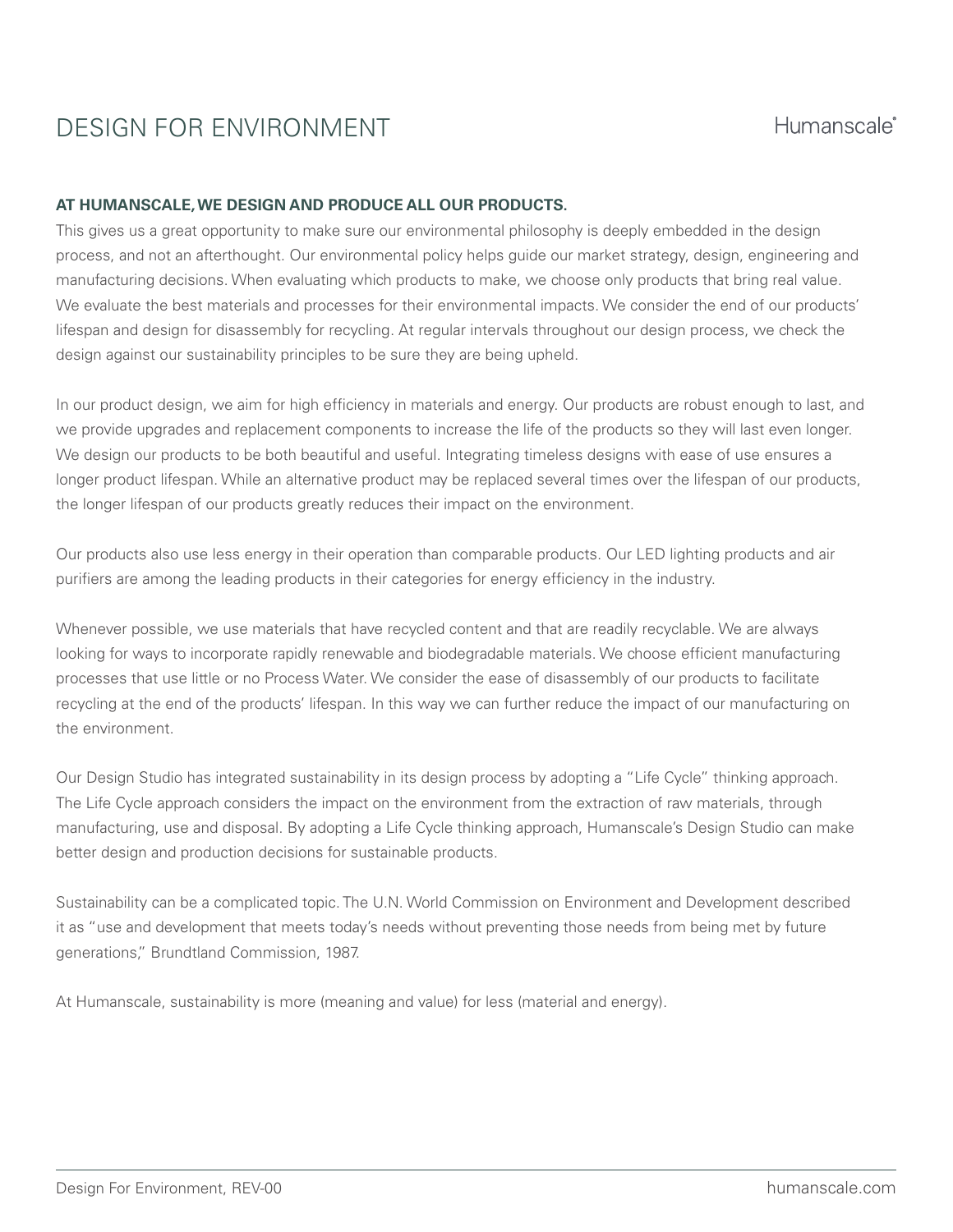### **HUMANSCALE'S DESIGN FOR ENVIRONMENT IN PRACTICE:**

Humanscale's Design Studio uses a stage-gate system in the design process. Sustainability is incorporated into each phase, with a systematic check at each gate.

#### **Stage 0—Research and Development**

 This stage defines the subject and scope of the project. Exploration is done to generate loosely defined concepts and confirm a business case for the project. Here we do thorough research to be sure we understand the users and all stakeholders who might be affected by our products. This is an opportunity to find simple, elegant solutions, reduce or consolidate features and pursue development only of products that show significant value for the user. By the end of this stage, expectations of the product are set, including the sustainability goals.

#### **Stage 1—Design**

 In this stage, exploration is done to generate well-defined concepts. Innovative solutions are explored using prototypes and mock-ups. Concepts are refined to consolidate parts and features, to optimize material and energy used, and to meet the product's functional requirements efficiently. The entire life cycle is considered (from material extraction to end of product lifespan). The final concept is chosen and given form. Preliminary material, process and assembly choices are made. The process of disassembly for recycling is suggested. By the end of this stage, an initial, simplified Life Cycle Assessment is done to identify where the impact is most significant.

#### **Stage 2—Engineering**

 This stage prepares the product for mass production. Material, process and assembly choices for the entire product are made. Disassembly method and recyclability is confirmed. By the end of this stage, a more accurate Life Cycle Assessment is done to identify where the impact is most significant, and the project is evaluated against the sustainability goals set in Stage 0.

#### **Stage 3—Pre-production**

 This stage works through the production phases to make a consistently acceptable product that meets all functional requirements. Final material, process and assembly choices for the product are confirmed. Packaging is specified and transportation methods chosen. It is confirmed that the product meets any applicable standards and durability requirements. A final, simplified Life Cycle Assessment is done to identify where the impact is most significant. The project is evaluated against the sustainability goals set in Stage 0.

## **Stage 4—Mass Production**

 This stage is ongoing mass production. We have chosen to evaluate the product within the first year of production. If we find that a new material or vendor has been beneficial, we capture their information in a centralized library, so that it can be useful in other projects. All the documentation is reviewed to show which aspects were more effective and which were less successful. This leads to continual improvement for sustainability in future projects.